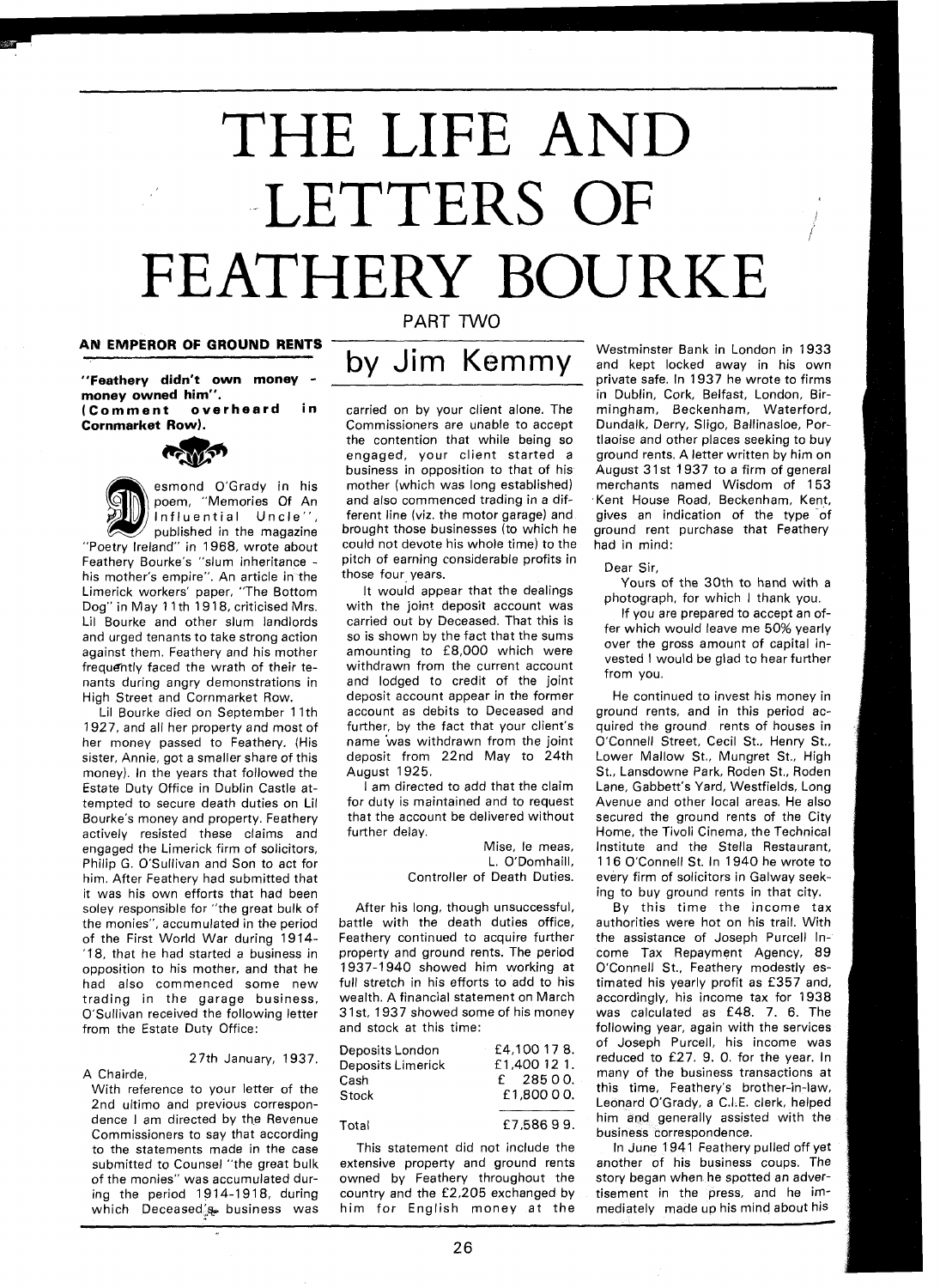course of action. The advertisement stated that Thomas Dockrell Son & Co.. Ltd., South Great George's Street, Dublin, would on Thursday 26th June, 1941, be auctioning, amongst other rents and properties, the ground rent of the St. Vincent de Paul Orphanage, Glasnevin,, Dublin, on the instructions of Major D.B. Lindsay and Captain Lionel A. Lindsay, trustees of the will of Lieut. Col. Henry Gore Lindsay. Accompanied by Leonard O'Grady, Feathery travelled to Dublin for the auction.

At the auction-room there was an understanding. amongst all the other people present that, after a few purely nominal bids, the orphanage committee would be allowed to buy their own ground rent unopposed. However this laudable intention was quickly sabotaged. Feathery briskly entered the bidding and proceeded to outbid the orphanage committee, and in a very short time, and to the amazement and embarrassment of both the auctioneers and the public, he bought the ground rent of the Orphanage. In the emotioncharged atmosphere of the auctionroom, Feathery soon became the centre of attraction as all eyes focused on him. Unabashed, Feathery paid his money, collected the documents and travelled back to Limerick, well satisfied with the profitable day's work.

If the ground rent had been a small one of a few pounds a year, the situation would not have been too bad for the orphanage committee. But, as it happened, this was to be one of the biggest rents that Feathery was ever to acquire in a long lifetime of buying and selling the ground under other people's homes. The ground rent from the orphanage was **f** 139 per annum. This would have been a substantial sum of money for most people to find, but for an orphanage run by private charity, in the austere years of the Second World War, it probably represented food for the orphans.

J.A. Rafferty, president of the orphanage committee, three weeks after the auction, wrote to Feathery asking him if he would consider selling the ground rent to the committee and explaining that the money thus saved would be of considerable help in the charitable work. He also emphasised that the committee was prepared to offer a price that would provide a profit for Feathery. Rafferty's letter, dated 19th July, 1941, stated:

#### **SOCIETY OF ST. VINCENT DE PAUL**

St. Vincent de Paul Male Orphanage, Glasnevin, Dublin.

Dear Sir,

The Committee of the above Orphanage asked me to approach you with regard to your recent purchase of the ground rent of **f** 139 payable by the Institution, with a request that

Ÿ

you would consider an offer from them to purchase the ground rent, even at a premium on the figure at which it was sold to you at the auction on 26th June. Their object is to wipe out the charge which has to be paid annually since 1863.

It means a very considerable advantage to a charity of the character of the Orphanage to be able to free themselves from a recurring annual charge like this ground rent. It is not measured in the terms of a life time of an individual purchaser who will only have the advantage of the income for a few years when he must in the natural course pass it on to some one else who succeeds him. The Orphanage will (D.V.) continue beyond the life time of any of us and will enjoy the advantage correspondingly and be able to use just that much money towards the purpose of the charity i.e. the education and training of the Orphans.

It is on these grounds that the Committee have asked me to aqproach you. They understand that you were not aware when bidding at the Auction that they were anxious to purchase the liability. This encourages them to think that you may be favourably disposed to consider their appeal. They do not wish to suggest that you should be at any loss if you transfer the purchase to them and hence they are prepared to pay something more than the price paid by you.

If you are willing to consider helping us in this way your Solicitor could get in touch with the firm who will act for us in this matter. Messrs. Corrigan & Corrigan, 3 St. Andrew Street, Dublin, and come to an arrangement with them.

> Yours faithfully, J.A. Rafferty, President, Orphanage Committee.

But the plight of the young orphans did not soften Feathery's heart. In a letter to the committee he made it clear that there was no misunderstanding whatsoever about the matter and that he had no intention of taking any easy or diplomatic way out. He stated that he would only consider parting with the ground rent for a price equivalent to twenty-eight years' rent. This sum would have come to £3,892, a comparative fortune in 1941. (Its